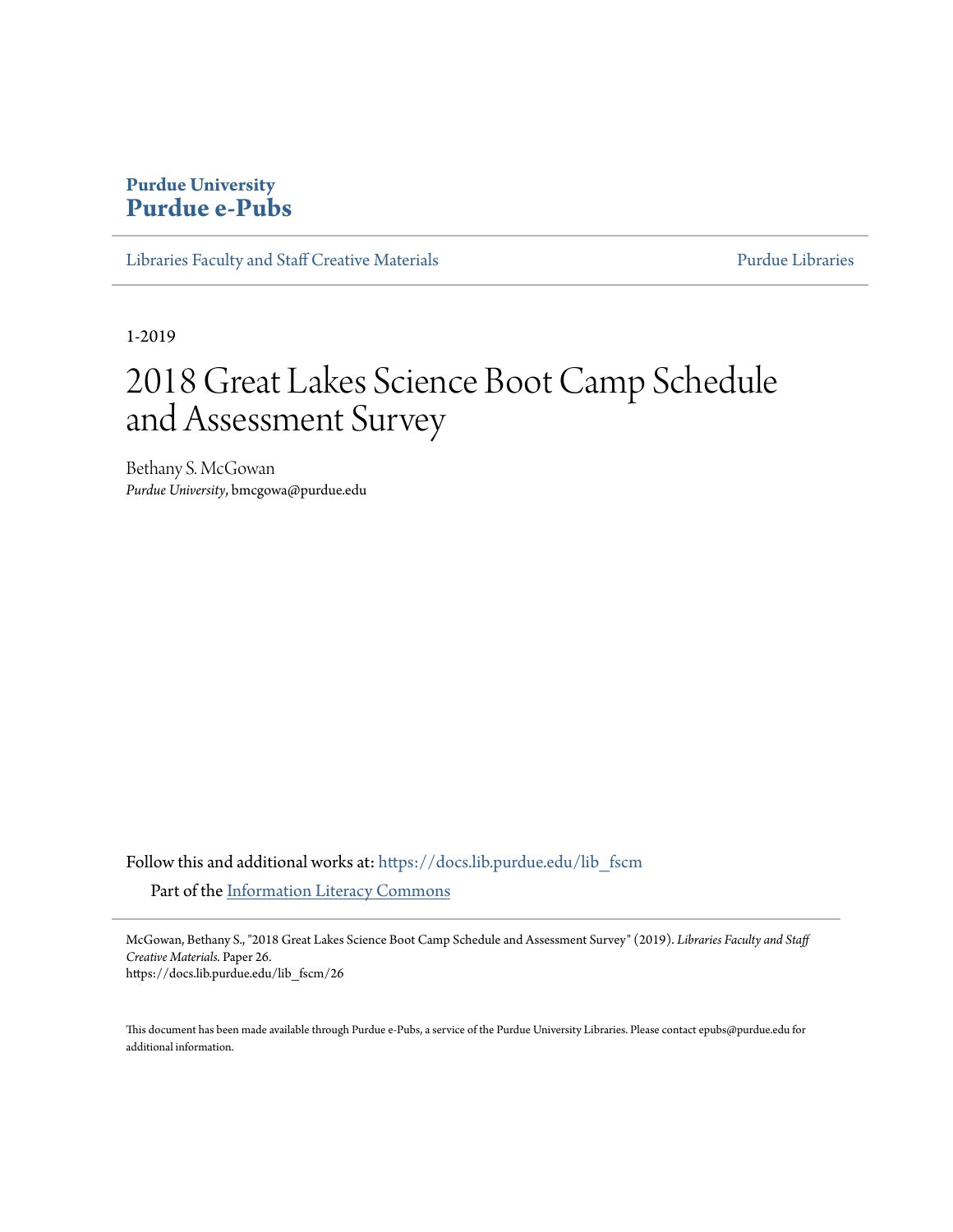## **2018 Great Lakes Science Boot Camp Schedule**

Tuesday, July 24 *Early Arrivals* 4 - 6 pm: Early arrivals register at First Street Towers and get settled 6 pm: Casual dinner at Harry's Chocolate Shop (Pay Your Way & Optional)

## Wednesday, July 25

8 - 10 am: Breakfast for early arrivals at Earhart Hall

9 - 11:45 am: Bechtel Innovation Design Center Tour with AutoCAD/3-D Printing Session OR University Archives Flight and Space Tour with Zine-Making Session *Regular Arrivals*

10:30 - 1 pm: Registration at First Street Towers and Lunch at Earhart Hall

1 - 1:15 pm: Welcome and Opening Remarks by Scott Brandt, Purdue Libraries Associate Dean for Research

1:15 - 4 pm: **Speaker Session 1**: **Biomedical Engineering and Global Health**, at the Wilmeth Active Learning Center

1:15 - 2:30 pm: Jacqueline Linnes on the global health implications of mobile disease testing kit

2:30 - 2:45 pm: Coffee Break

2:45 - 4 pm: David Cappelleri on the medical applications of micro-robots

4:10 - 5:15 pm: Librarian Lightning Talks (5 minutes each)

5:30 - 6:30 pm: Happy Hour at Marriott Hall

6:30 - 9 pm: Catered BBQ at Squirrel Park & Optional Scavenger Hunt

Thursday, July 26

7 - 8:45 am: Breakfast at Earhart Hall

8:45 - 9 am: Walk to Discovery Park

9 - 11:45 am: Discovery Park: Lab Tours and Ted Talk-style sessions with scientists from Birck Nanotechnology Center, Bindley Bioscience Center, and a nano ice cream demonstration

11:45 - 12 pm: Reconvene at Burton Morgan for lunch

12 - 1 pm: Boxed Lunch at Burton Morgan

1 - 1:15 pm: Walk to First Street Towers Conference Room

1:15 - 4 pm: **Speaker Session 2**: **The Human-Animal Bond & Wildlife Ecology**, at the First Street Towers Basement Conference Room

1:15 - 2:30 pm: Alan Beck on the human-animal bond

2:30 - 2:45: Coffee Break

2:45 - 4: Liz Flaherty on wildlife ecology and habitat management

- 4 5 pm: Break
- 5 5:30 pm: Load Bus for Wolf Park

5:30 - 9:30 pm: Wolf Park

5:30 pm: Bus leaves Purdue for Wolf Park

6:00: Bus arrives at Wolf Park